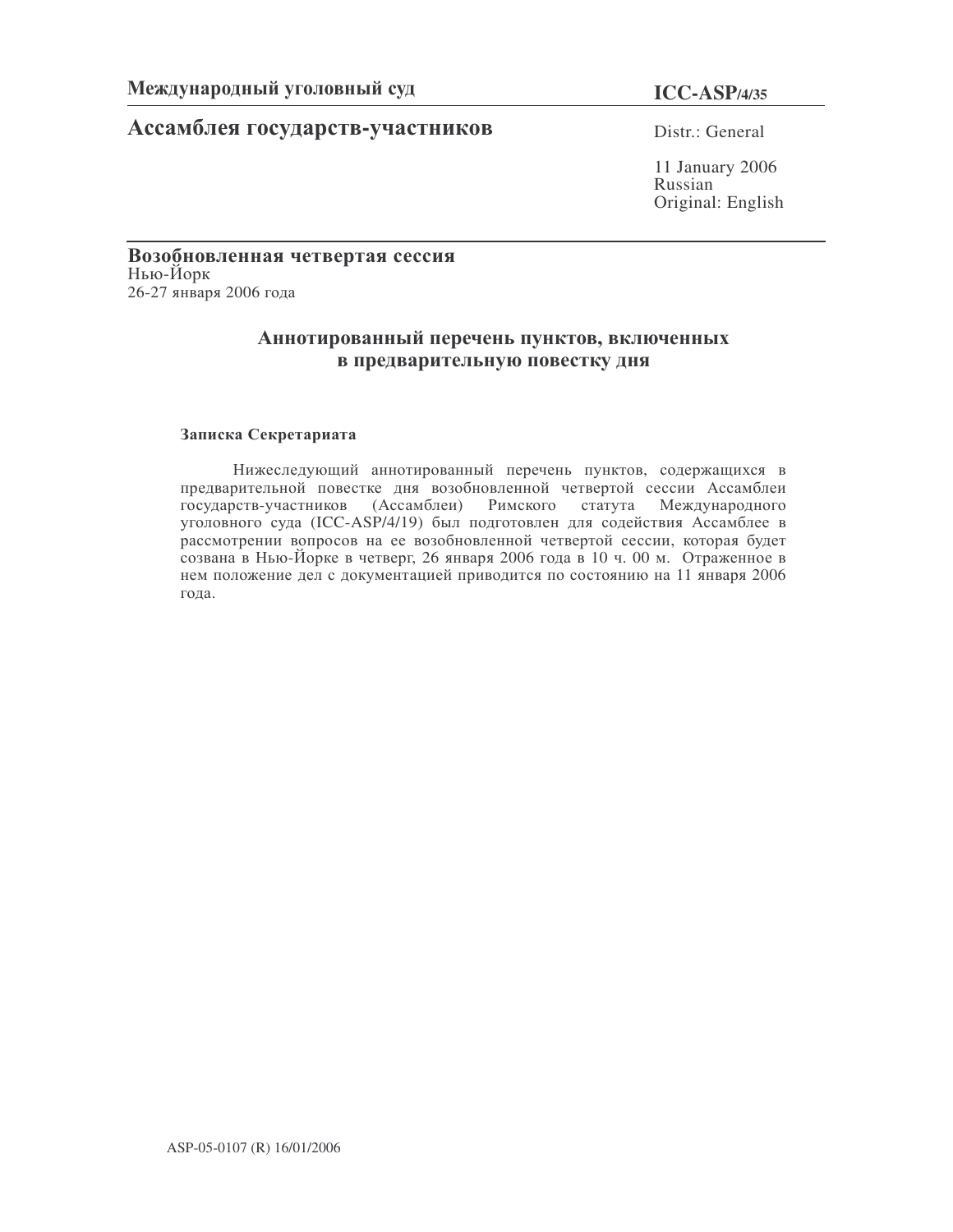# Аннотированный перечень пунктов, включенных в предварительную повестку ДНЯ

#### 1. Утверждение повестки дня

К очередным сессия применяются правила 10-13 и 18-22 Правил процедуры, касающиеся повестки лня.

В соответствии с правилами 10 и 11 Правил процедуры предварительная повестка дня возобновленной четвертой сессии (ICC-ASP/4/19) была выпущена 20 сентября 2005 года. В соответствии с правилом 19 Правил процедуры повестка дня должна быть представлена Ассамблее для утверждения.

### Документация

Предварительная повестка дня (ICC-ASP/4/19)

#### $2.$ Государства, имеющие задолженность

В соответствии с пунктом 8 статьи 112 Римского статута «Государство-участник, имеющее задолженность по выплате взносов для покрытия расходов Суда, не имеет права голоса в Ассамблее и Бюро, если сумма его задолженности равняется или превышает сумму причитающихся с него взносов за предыдущие два полных года».

На своей четвертой сессии Ассамблея приняла 3 декабря 2005 года резолюцию ICC-ASP/4/Res. 4, поставляющая часть которой содержит пункты 40-47, касающиеся вопроса о задолженности государств-участников.

### Документация

Официальные отчеты Ассамблеи государств-участников Римского статута Международного уголовного суда, четвертая сессия, Гаага, 28 ноября - 3 декабря 2003 года, часть III, резолюция ICC-ASP/4/Res. 4.

#### $3.$ Полномочия представителей государств на возобновленной четвертой сессии

Вопросы представительства и полномочий регулируются правилами 23-28 Правил процедуры. В соответствии с правилом 24 полномочия представителей государствучастников и имена их заместителей и советников представляются в Секретариат по возможности не позднее чем в течение 24 часов после открытия сессии. Полномочия представляются главой государства или правительства либо министром иностранных дел или любым лицом, уполномоченным одним из них.

В соответствии с правилом 25 Правил процедуры Ассамблея назначила на первом заседании ее четвертой сессии 28 ноября 2005 года следующие государства для работы в Комитете по проверке полномочий: Бенин, Гондурас, Иордания, Ирландия, Парагвай, Сербия и Черногория, Словения, Уганда и Франция.

Комитет по проверке полномочий проверяет полномочия представителей государствучастников и без задержек представляет своей доклад Ассамблее.

### $\overline{4}$ . Организация работы

Ассамблея рассмотрит и примет программу работы в начале сессии на основе предложения Президиума.